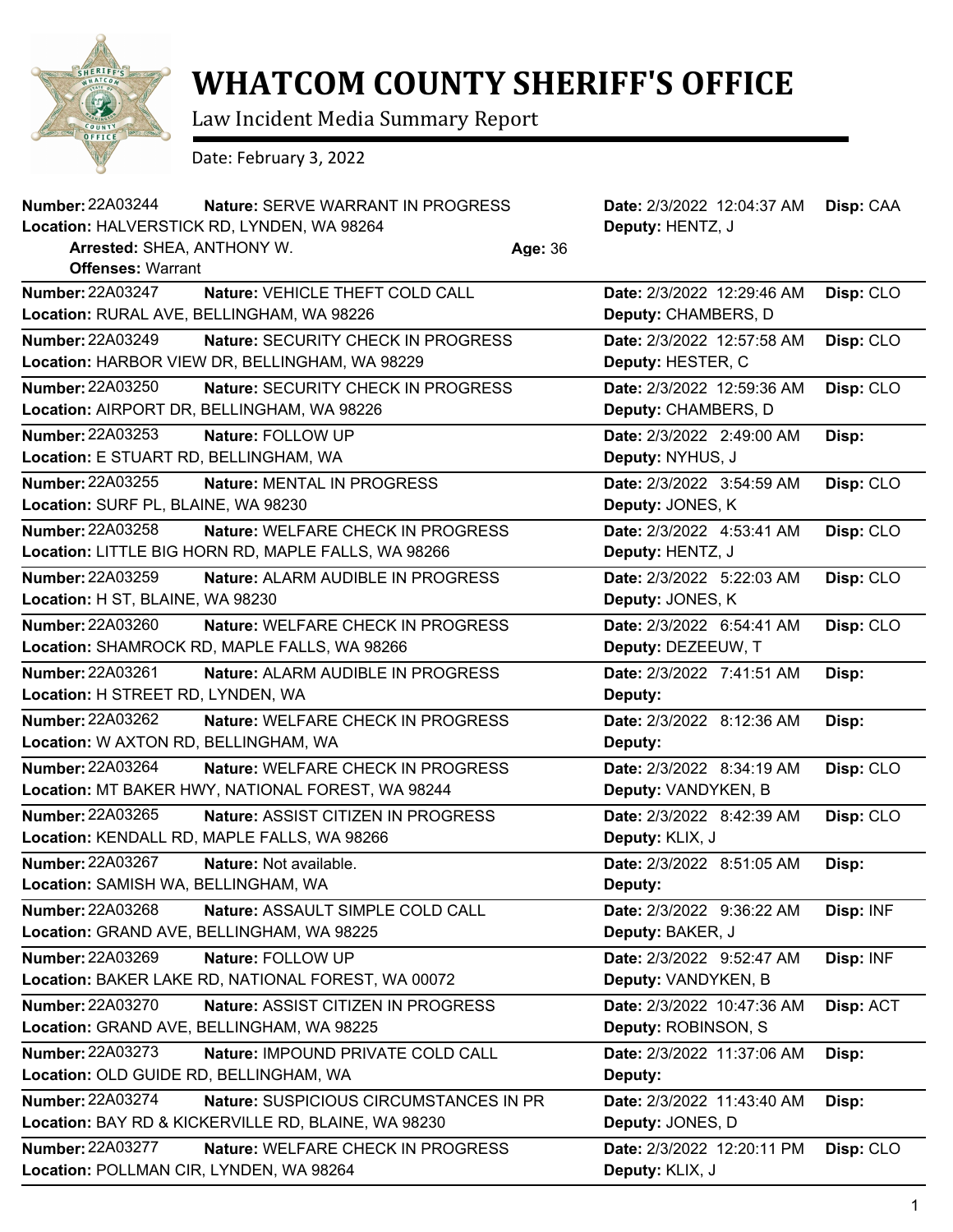| Number: 22A03278                            | Nature: MVA BLOCKING IN PROGRESS                  | Date: 2/3/2022 1:21:45 PM | Disp:     |
|---------------------------------------------|---------------------------------------------------|---------------------------|-----------|
| Location: CORNWALL AV, BELLINGHAM, WA       |                                                   | Deputy: FUNK, R           |           |
| <b>Number: 22A03279</b>                     | <b>Nature: EXTRA PATROL IN PROGRESS</b>           | Date: 2/3/2022 1:28:10 PM | Disp: CLO |
| Location: LOOMIS TRAIL RD, BLAINE, WA 98230 |                                                   | Deputy: BAKER, J          |           |
| <b>Number: 22A03280</b>                     | Nature: WELFARE CHECK IN PROGRESS                 | Date: 2/3/2022 1:34:03 PM | Disp: CLO |
|                                             | Location: GRANDVIEW PL, FERNDALE, WA 98248        | Deputy: JONES, D          |           |
| Number: 22A03282                            | Nature: ASSIST CITIZEN COLD CALL                  | Date: 2/3/2022 2:34:09 PM | Disp: CLO |
| Location: W BADGER RD, LYNDEN, WA 98264     |                                                   | Deputy: WILSON, J         |           |
| Number: 22A03285                            | Nature: DOMESTIC VERBAL IN PROGRESS               | Date: 2/3/2022 3:11:53 PM | Disp: CLO |
|                                             | Location: BENNETT DR, BELLINGHAM, WA 98225        | Deputy: JAMES, J          |           |
| Number: 22A03287                            | Nature: EXTRA PATROL COLD CALL                    | Date: 2/3/2022 2:23:25 PM | Disp: CLO |
|                                             | Location: TOAD LAKE RD, BELLINGHAM, WA 98226      | Deputy: BOYD, M           |           |
| Number: 22A03290                            | Nature: WATCH FOR IN PROGRESS                     | Date: 2/3/2022 4:04:57 PM | Disp:     |
|                                             | Location: WOODLAND RD & HARKSELL RD, FERNDALE, WA | Deputy:                   |           |
| Number: 22A03292                            | Nature: NEIGHBORHOOD DISPUTE COLD CALL            | Date: 2/3/2022 4:12:36 PM | Disp: CLO |
| Location: MT BAKER HW, DEMING, WA           |                                                   | Deputy: WRIGHT, M         |           |
| <b>Number: 22A03293</b>                     | Nature: SUSPICIOUS VEHICLE COLD CALL              | Date: 2/3/2022 4:14:27 PM | Disp:     |
| Location: PETTICOTE LN, BLAINE, WA          |                                                   | Deputy: JONES, D          |           |
| Number: 22A03295                            | Nature: THEFT COLD CALL                           | Date: 2/3/2022 4:23:31 PM | Disp: CLO |
|                                             | Location: MAGRATH RD, BELLINGHAM, WA 98226        | Deputy: MELLEMA, S        |           |
| Number: 22A03296                            | Nature: FOLLOW UP                                 | Date: 2/3/2022 4:35:37 PM | Disp: CLO |
| Location: BREEZE LOOP, BLAINE, WA 98230     |                                                   | Deputy: JAMES, J          |           |
| Number: 22A03298                            | Nature: WELFARE CHECK IN PROGRESS                 | Date: 2/3/2022 5:27:50 PM | Disp:     |
| Location: POLLMAN CI, LYNDEN, WA            |                                                   | Deputy:                   |           |
| <b>Number: 22A03299</b>                     | Nature: KIN NOTIFICATION IN PROGRESS              | Date: 2/3/2022 5:42:54 PM | Disp:     |
| Location: OAKDALE DR, EVERSON, WA           |                                                   | Deputy: FUNK, R           |           |
| <b>Number: 22A03302</b>                     | Nature: HANGUP (911) IN PROGRESS                  | Date: 2/3/2022 6:14:49 PM | Disp:     |
| Location: RASPBERRY DR, EVERSON, WA         |                                                   | Deputy:                   |           |
| <b>Number: 22A03303</b>                     | Nature: SEX CRIME NO RAPE COLD CALL               | Date: 2/3/2022 6:12:14 PM | Disp: CLO |
|                                             | Location: KING VALLEY DR, MAPLE FALLS, WA 98266   | Deputy: HAGGITH, J        |           |
| Number: 22A03304                            | Nature: SUBJECT STOP                              | Date: 2/3/2022 6:17:16 PM | Disp: CLO |
| Location: PORTAL WAY, FERNDALE, WA 98248    |                                                   | Deputy: ALLEN, J          |           |
| Number: 22A03305                            | Nature: SUBJECT W/WEAPON IN PROGRESS              | Date: 2/3/2022 6:32:05 PM | Disp:     |
| Location: BIRCH BAY SQUARE ST, BLAINE, WA   |                                                   | Deputy:                   |           |
| Number: 22A03306                            | Nature: ASSIST CITIZEN COLD CALL                  | Date: 2/3/2022 6:35:32 PM | Disp: CLO |
| Location: KEEFE RD, FERNDALE, WA 98248      |                                                   | Deputy: WILSON, J         |           |
| <b>Number: 22A03309</b>                     | Nature: SUBJECT STOP                              | Date: 2/3/2022 7:58:11 PM | Disp: CLO |
| Location: PORTAL WAY, FERNDALE, WA 98248    |                                                   | Deputy: ALLEN, J          |           |
| Number: 22A03315                            | Nature: TRAFFIC STOP                              | Date: 2/3/2022 8:57:46 PM | Disp:     |
|                                             | Location: W BAKERVIEW RD, BELLINGHAM, WA          | Deputy: NYHUS, J          |           |
| Number: 22A03316                            | Nature: REFER TO WSP IN PROGRESS                  | Date: 2/3/2022 9:19:10 PM | Disp:     |
| Location: NOOKSACK RD, WA                   |                                                   | Deputy:                   |           |
| Number: 22A03318                            | Nature: SUSPICIOUS PERSON IN PROGRESS             | Date: 2/3/2022 9:41:12 PM | Disp: CLO |
|                                             | Location: BENNETT DR, BELLINGHAM, WA 98225        | Deputy: JAMES, J          |           |
| Number: 22A03319                            | Nature: SUSPICIOUS CIRCUMSTANCES IN PR            | Date: 2/3/2022 9:56:15 PM | Disp: CLO |
| Location: BAYON RD, BELLINGHAM, WA 98225    |                                                   | Deputy: JAMES, J          |           |